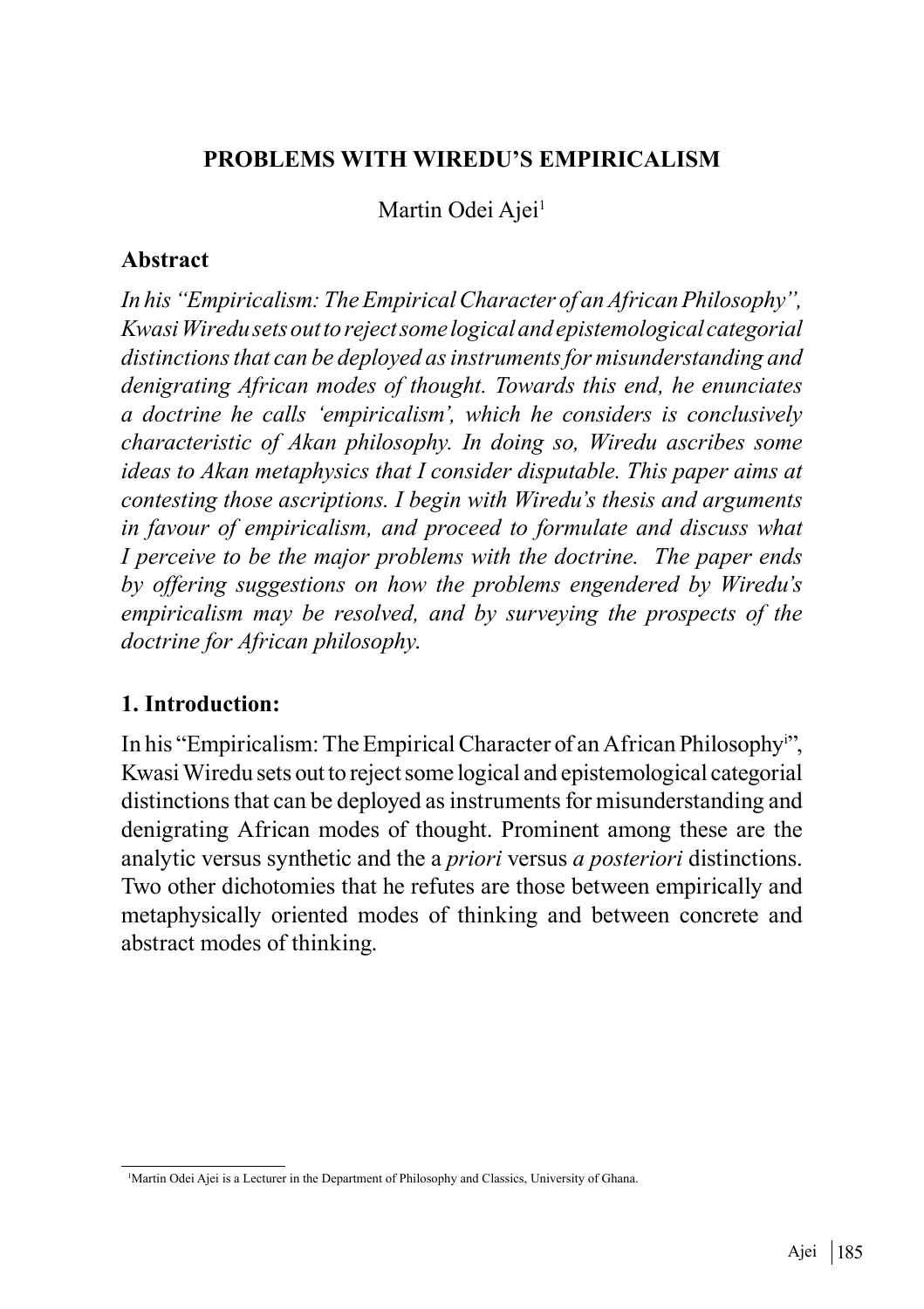In rejecting these dichotomies, Wiredu enunciates a doctrine he calls 'empiricalism', which he considers inspired by both Akan thought regarding the character of human knowledge, and some tenets of empiricism (Wiredu 2011: 33). In his insistence that empiricalism conclusively characterizes Akan philosophy, Wiredu ascribes some ideas to Akan metaphysics that I consider disputable. This paper aims at disputing those ascriptions. I begin with Wiredu's thesis and arguments in favour of empiricalism. I will then formulate what I perceive to be the major problems with the doctrine and offer systematic accounts of concepts in Akan metaphysics and epistemology which refute Wiredu's views on them. I hope by this effort to show that Wiredu's invocation of Akan thought as the foundation of his doctrine is less justified than he admits. The paper ends by surveying the prospects of empiricalism for African philosophy.

## **2. Empiricalism and Empirical Metaphysics**

Wiredu proclaims empiricalism as characterizing a system of thought that is essentially empiricalii in its conceptual constitution. As such, its cognitive imperative is "do not admit any existents or categories of existents unless they are supportable by empirical evidence or empirically based conceptual reflection (Wiredu 2011: 31). Empiricalism embraces some of the imperatives of empiricism and rejects its excessive reliance on sensation as the basis of knowledge: it shares with empiricism the belief that all our knowledge of the external world as well as our concepts are derived from experience, but rejects empiricism's construal of experience as a process in which objects of the mind are ideas or impressions, where an idea or an impression is a sensation (Wiredu, 2011: 31-33).

The claim that empiricalism is empirical in its conceptual constitution means that it is secured by an empirical metaphysical system. Such a system is one in which all propositions are ultimately "constructed out of empirical raw materials" (Wiredu 2011: 23). What this means is that the system may contain propositions which are non-empirical with respect to their truth-value, but all its constituent propositions will be empirical with respect to their conceptual constitution (Wiredu 2011: 22). To say that concepts are empirically constituted conceptually is to say that they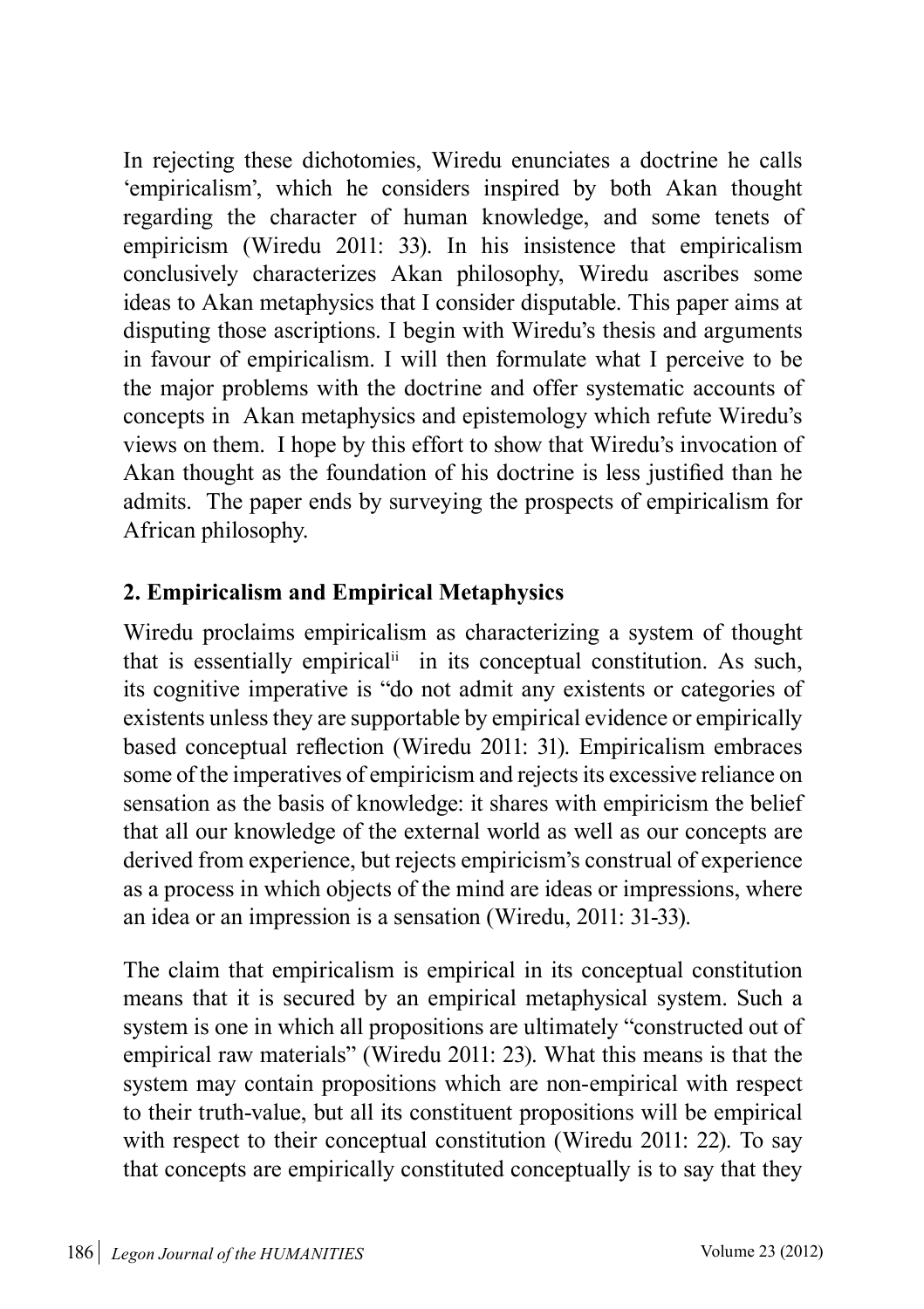are either derivable from experience or refer to an aspect or mode of experience. Accordingly, such concepts can refer only to realms of reality within the reach of actual or possible experience, and have as conditions of their intelligibility actual or possible experience (Wiredu 2011: 23).

Wiredu substantiates his denial of the stated polarities by showing, among others, that an empirical metaphysical system contains both empirical and metaphysical propositions as well as propositions of different logical (analytic and synthetic) and epistemological (a priori and a posteriori) types. He does this by inviting us to consider the proposition: "all brothers are male", and demonstrating the analyticity and a *priority* of the proposition by pointing out that its truth value can be determined simply by analyzing the relationship among its constitutive concepts. The concepts 'brother' and 'male' are empirical in the sense that they can only be formed through experience. Even the quantificational concepts "all" and "are" are likewise derived from experience, as "they refer to modes of experiencing and to modes of reflecting upon our experiences and their objects" (ibid.). Hence, on his terms, they are empirical.

Central to Wiredu's arguments is his insistence that an empirical metaphysic characterizes Akan thought. This would mean Akan thought considers experience - both actual and possible - as the only condition of intelligibility of its postulates. For this reason, Wiredu denies to Akan metaphysics the intelligibility of transcendental concepts, which he defines as "concepts referring to entities, beings, processes, relations that are, in principle, not conceivable through possible experience" (Wiredu 2011: 27). On this view, concepts such as God, Time and Space can be intelligible in Akan metaphysics only if they are irreducibly empirical.

I think that such a view implies that the only admissible doctrine that Akan metaphysics espouses is a thoroughgoing physicalism that conceives of everything in existence as ultimately physical. Wiredu seems to base his empiricalism on such a totalistic metaphysical doctrine. Empiricalism, then, is a version of materialism. However, I argue from Sections four to six that both philosophical and linguistic considerations in Akan render such a position quite mistaken. Before then, let us consider some conceptual challenges to Wiredu's empirical notions of space and time.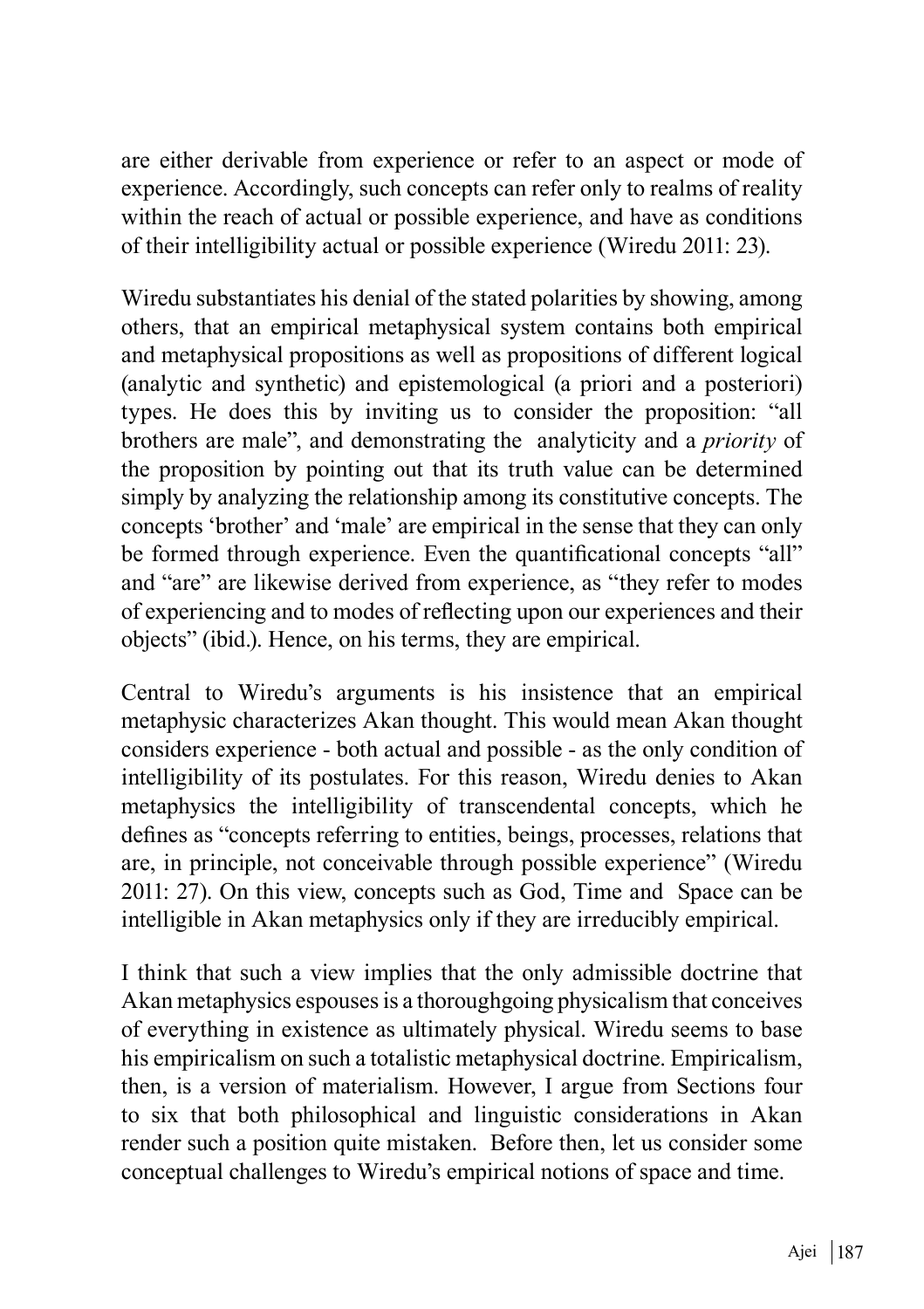## **3. Empirical Notions of Space and Time**

According to Wiredu the only way to conceive of space "is through the notions of location or place and of infinite extendibility, both of which are empirical" (Wiredu 2011: 28). He asserts that such a conception is influenced by Akan thought (ibid.). In my opinion the contents of an empirical metaphysical system must ultimately constitute objects of possible empirical experience. If so, then it is doubtful if Wiredu's understanding of the notions of space and time can cohere well with other concepts in an empirical metaphysical system which, as indicated, must refer only to existents within the reach of actual or possible experience. As such, empirical concepts can only be understood by generalization or extension from particular instances. Given this, it is doubtful whether Wiredu's notion of "infinite extendibility" can stand without amendment in an empirical metaphysical system.

Furthermore, I agree with Wiredu that the terms 'location' and place' in the Akan language signify 'space'. However, it is doubtful whether the notion of infinite extension can be easily attributable to Akan thought. Such an idea will be rendered in the language as "*bεεbi a enni εwieε*", i.e; "a place/location that has no bounds" or "an endless place/location". It is doubtful whether such a concept will be admitted as intelligible in the language. Even if it is, it is doubtful whether such a concept would be admitted by the users of the language as empirical in its conceptual constitution in the sense that it is derivable from experience or refers to an aspect or mode of experience. These doubts arise from the sort of association that Wiredu makes between the concepts of 'infinity' and 'empirical'. It seems to me that these two notions are antithetical in such a manner as to make them cohere only in constant tension with each other. My reasons for saying this are that the conceptual idea of space as extendible location is irreducibly locative. As such, it can only yield the idea of space as a series of places. If so, then two problems arise. First, it is difficult to conceive an infinity of it; and second, even if we succeed in doing so, it becomes difficult to understand how we can experience such an infinity. The question then becomes: what will the actual or potential experience of such an infinitely extendible location be like?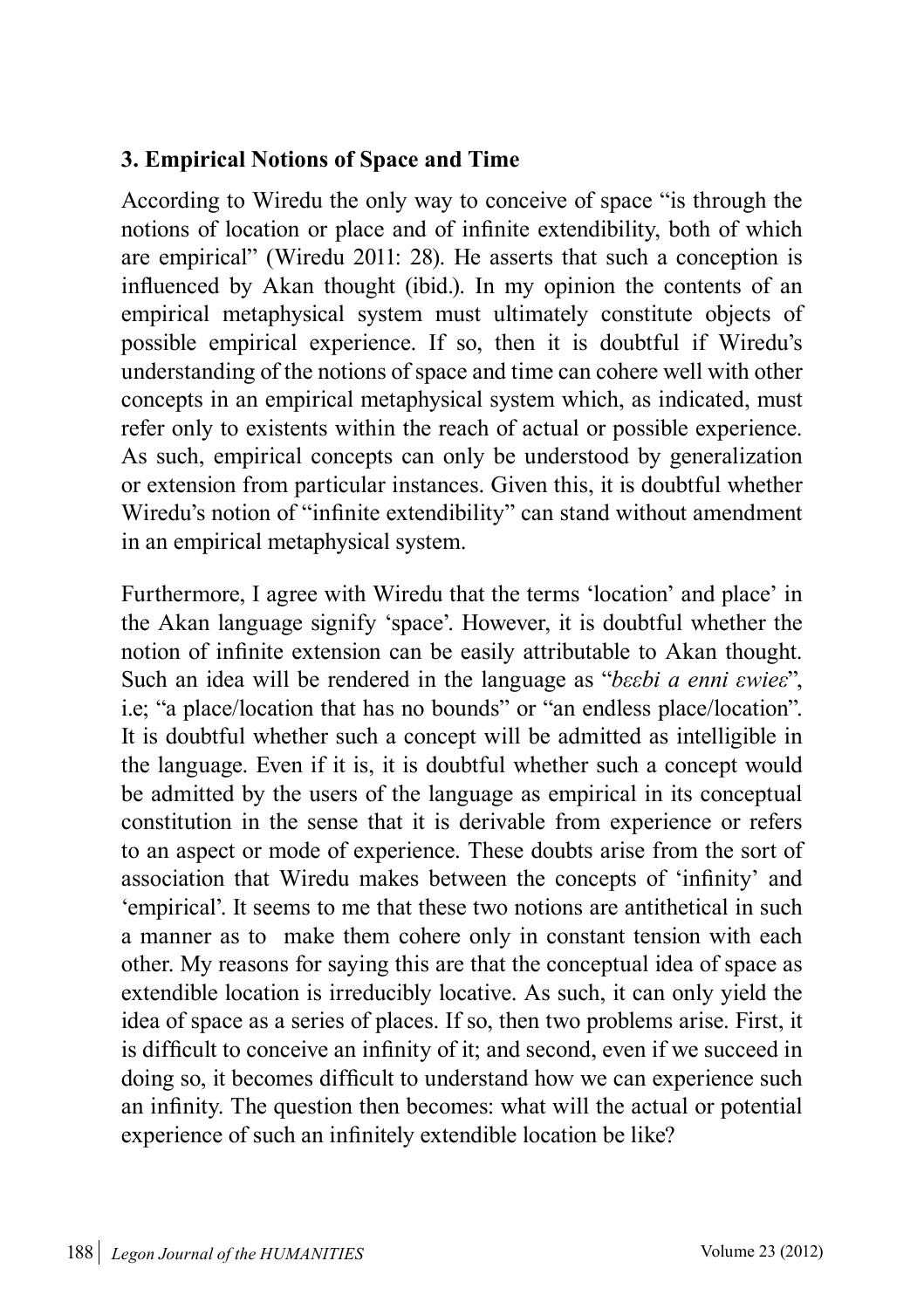In my view, if we can only experience space as a place of limited instances, then we cannot experience it as infinitely extendible series of locations. Such an idea of space cannot be accessible to experience. It will appear that Wiredu has associated the two notions in such a way as to suppose a transition from the finite to the infinite, the concrete to the immeasurable, without outlining the mechanism of their association. The idea of "unboundedly extendible location" is even more accessible empirically than the idea of "infinitely extendible location". This is because the notion of 'unbounded' is more amenable to experience than that of 'infinity'. "Unbounded' also suggests a more stringent commitment to an empiricist metaphysic than the notion of infinity does. However, the idea of 'unboundedly extendible location' translates into the patently absurd idea of 'an unbounded series of bounded locations'. Yet, in my view, it is conceptually less problematic than the idea of infinitely bound space. These considerations lead to two suggestions. The first is that by employing infinity to define space in the manner he does, Wiredu may have subscribed to a metaphysical commitment usually identified with transcendental conceptsiii, which he claims are not intelligible in Akan thought. However, Wiredu cannot subscribe to a transcendental concept without violating the structure of his empiricalism. The secondly is that it is doubtful whether his empiricalism can be attributed to Akan thought, because the Akan conceptual scheme contains transcendental concepts that are definitely intelligible in that scheme. These objections to Wiredu's definition of space apply likewise and in exact measure to his proposed definition of time as a series of events "inevitably or immediately to occur and those of the infinite future of whatever metaphysical status" (Wiredu 2011: 30).

#### **4. Quasi-materiality and the Empirical Concept of God**

It would be difficult to maintain a reasoned belief in a transcendental concept of God in Akan thought on Wiredu's definition of transcendentalism and his empirical metaphysics. Besides his pronouncements in his essay that have formed the basis of the discussion so far, this conclusion lies wellargued on the surface of his ontology of God in his *Cultural Universals*  and *Particulars*. In this book, he confirms the view widely held by Akan philosophersiv that Akan ontology espouses a hierarchy of beings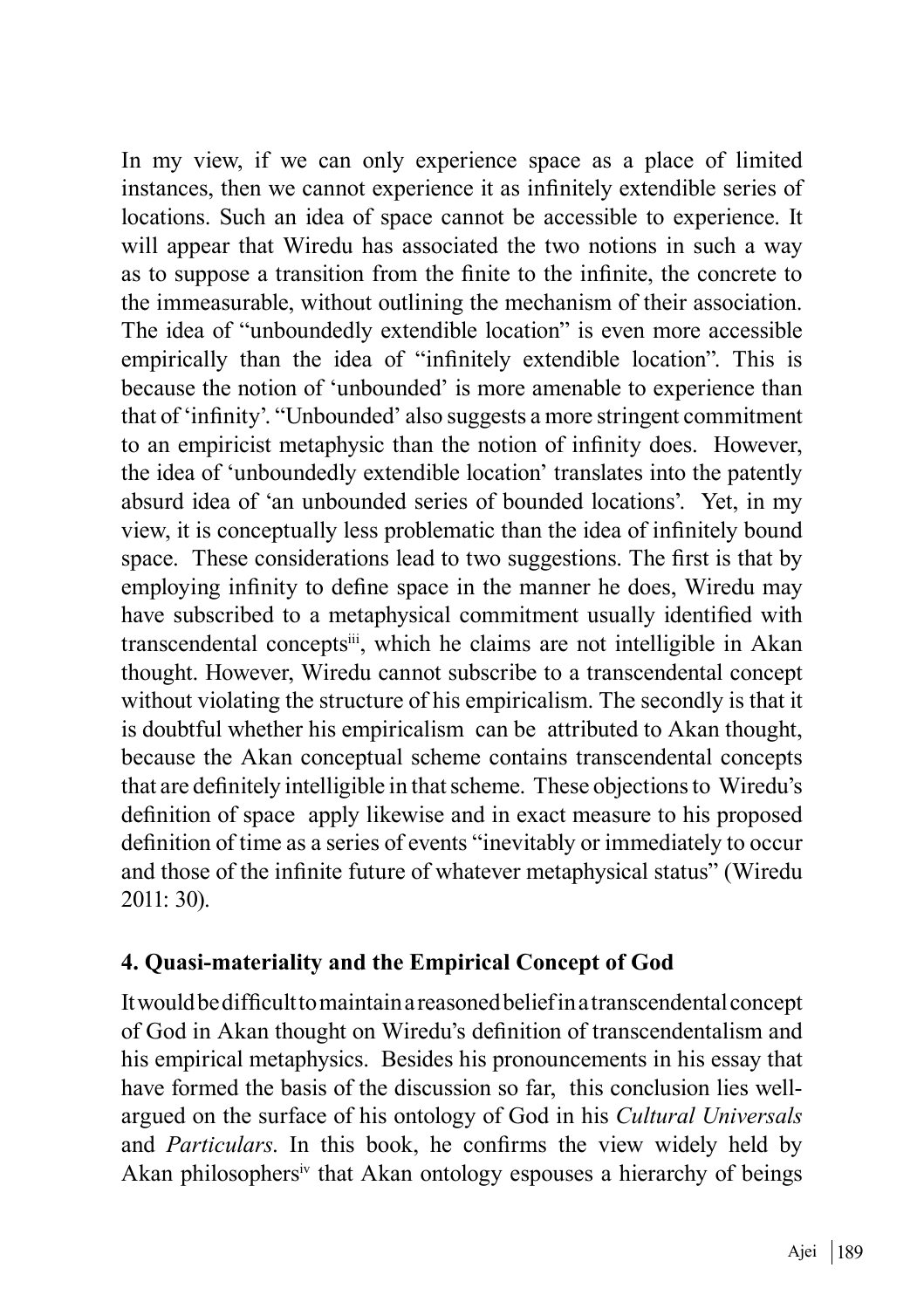at the apex of which is the Supreme Being (God). He then asserts that "everything that exists in [the ontology] exists in exactly the same sense as everything else. And this sense is empirical" (Wiredu 1996: 49). This is another utterance of empirical metaphysics, asserted in the context of the thoroughgoing physicalism that I alluded to in Section One. For this reason, I consider *Cultural Universals and Particulars* and "Empiricalism: The Empirical Character of an African Philosophy" organically linked, and will therefore draw on Wiredu's views in the former to illustrate my objections to his views in the latter.

Existence, in this metaphysics, belongs only to fully material and quasimaterial beings; and a quasi-material being is "any being or entity conceived as spatial but lacking some of the properties of material objects" (Wiredu 1996: 53). All existing entities cannot sustain their existence in some realm other than that governed by the laws of physics (Wiredu 1996: 50). Therefore, the existence of a transcendent  $God<sup>v</sup>$  is not only false but also incomprehensible in Akan thought (Wiredu 1996: 40-50). The same conclusion applies to notions like "spiritual" and "supernatural" if these refer to entities that sustain their existence in some realm other than that governed by the laws of physics. As we have seen, the ontological status of Wiredu's quasi-material beings is central to the structure of his empirical metaphysical system. It will therefore not be amiss to consider this category of being in some detail in a bid to illuminate my point that quasi-physicalism ultimately reduces to physicalism.

Besides Wiredu, Safro Kwame is the only philosopher I know who explicitly affirms the plausibility of this category of being. Since he identifies his version of the category with Wiredu's, it will be meaningful to bring his views into this discussion. In Safro Kwame's view, quasiphysicalism is "a limited version of physicalism" (Safro-Kwame 2004: 346) characterized by three mutually reinforcing attributes. Firstly, it admits the possibility of the existence of objects belonging to a category between those that obey the known laws of physics and those that do not. Secondly, it rejects any claims of the existence of spiritual or immaterial objects on the grounds that such claims are conceptually confused, unclear and in breach of Ockam's razor. And, thirdly, it "stretches the limits of matter or materialism as far as is compatible with what we know or do not know, without embracing dualism" (ibid.).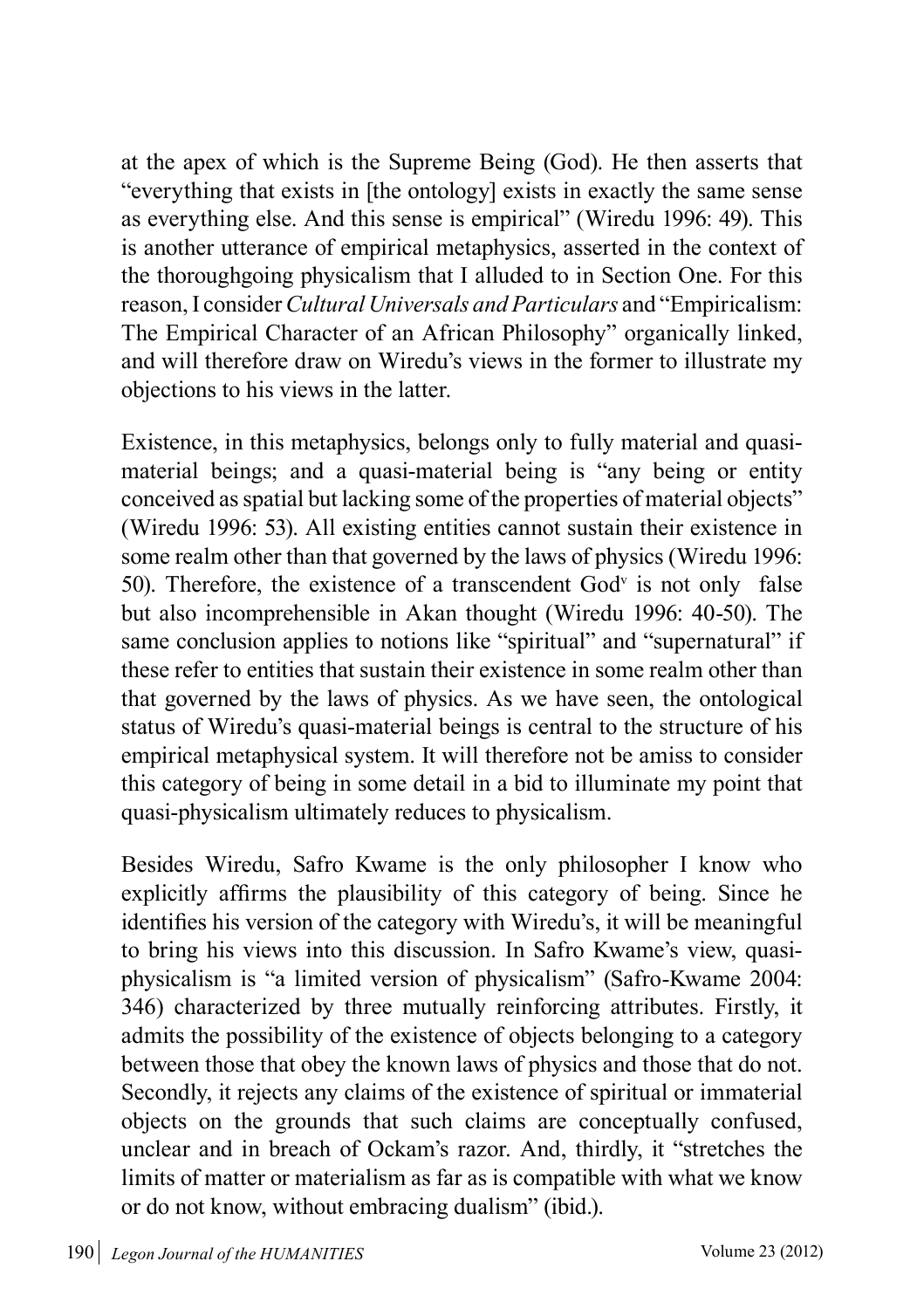Kwame denies that adhering to quasi-physicalism implies acceptance of physicalismvi. His foremost reason for this denial is that in the philosophy of mind, physicalism necessarily reduces to the mind-brain identity thesisvii. Yet it provides insufficient evidence in support of this reduction as there exists compelling conclusions on the limitations of science to justify the reduction of all mental events to physiological states (Safro Kwame: 344-345). Therefore, even though he assumes as obvious the existence of physical objects, he finds no compelling reason for endorsing physicalism rather than quasi-physicalism.

However, this ostensible distinction between the quasi-physical and the physical, attributed to epistemic modesty, dissolves into full-blown materialism on closer inspection. The mechanism of this dissolution is the allure of scientific knowledge and evidence. Thus, according to Safro Kwame, the progress of scientific knowledge is likely to render the "the quasi-physicalism of today" as "the materialism or physicalism of tomorrow" (Safro Kwame: 1996: 346). On this view, all current quasiphysical beings are but, in fact, physical-to-be beings. It is for this reason that I think the distinction between the quasi-physical and physical is vacuousviii.

Other indications of Safro Kwame's full-blown physicalism disguised as quasi-physicalism reveal themselves in the normative judgment implied in his dismissal of claims of the existence of non-material entities as conceptually unclear. It is easily inferred from the tenor of his arguments that conceptual clarity is best established by the conceptual tools employed in scientific investigation of entities comprising "atoms, fields, energies, sets, and numbers" (ibid). From this, the conclusion that a non-materialist concept of God in Akan thought is conceptually unclear can be drawn without difficulty. Gyekye has criticized Wiredu's category of the quasiphysical in the context of their debate on the metaphysical constituents of a person in Akan thought. He objects to the idea of quasi-physical entitiesix on the grounds that it is obscure, and mistaken when applied to the Akan concept of okra (Gyekye 1987: 86)<sup>x</sup>. As seen, Wiredu's physicalist metaphysics, which admits only of material and quasi-material beings, yields the same conclusion on the nature of God as the conclusion we drew in the previous paragraph from Safro Kwame's work. Gyekye's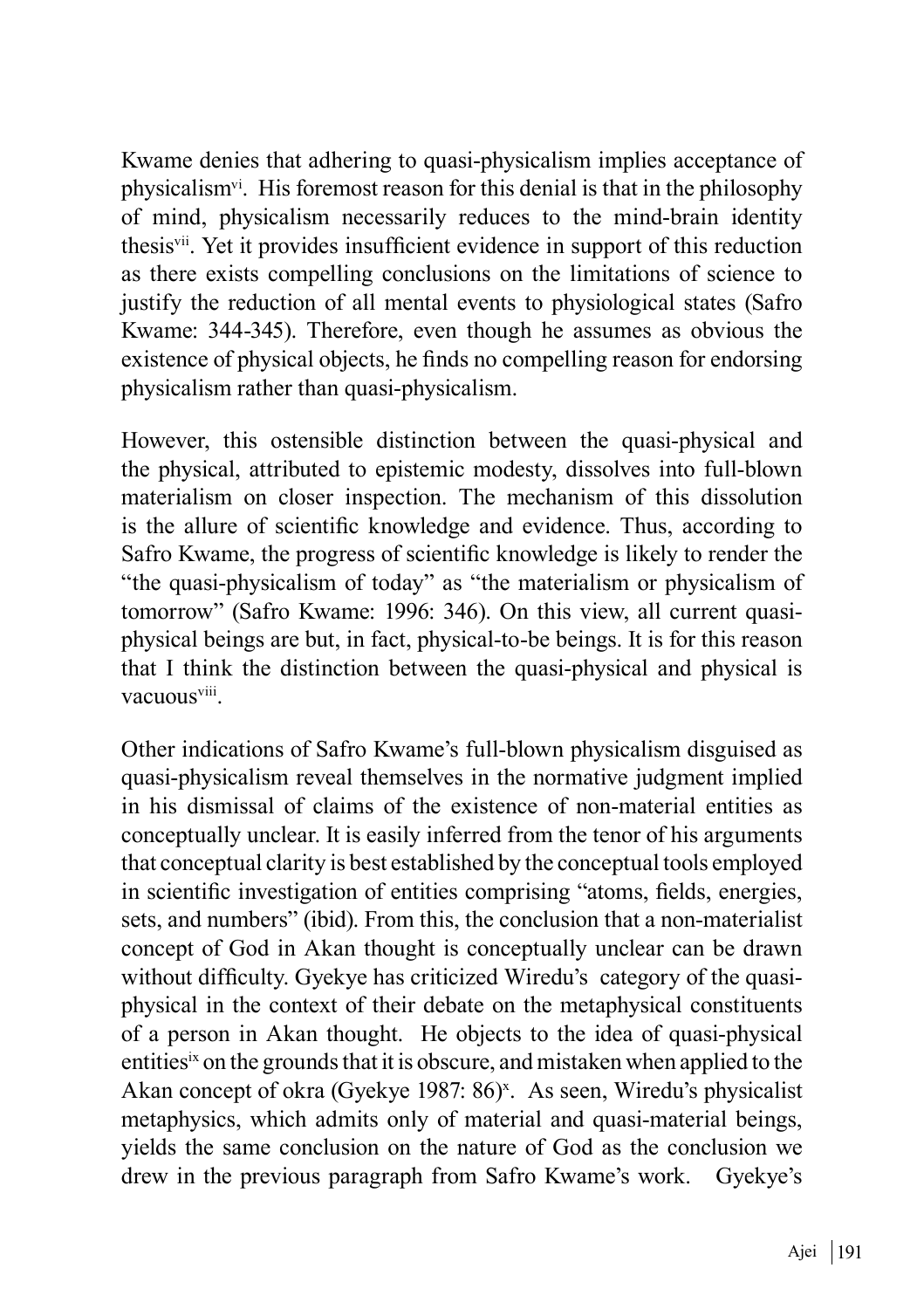objections gain more credence in the discussion of the nature and attributes of God because if the quasi-physical entities of Wiredu's metaphysics are granted, then God and all other beings postulated in Akan ontology will fully assume the attributes of material objects. However, it is doubtful that such characterization of the nature of the Akan God would be correct.

It is important to reiterate at this juncture in our deliberations that counter-examples to a physicalist/materialist and non-transcendentalist conception of God abound in the Akan language and philosophical thinking. If we admit the idea of infinity as a transcendental concept, then a long tradition in Akan philosophy suggests, along with J. B. Danquah, that we cannot insist that the only intelligible concept of God in Akan thought is a non-transcendental one. Among the names and appellations that Danquah assigns to the Supreme Being in *Akan Doctrine of God is Odomankoma*. According to him, "*Odomankoma* corresponds to a conception of the Godhead as the Interminable or Infinite Being" (Danquah 1944: 30). Further to this, the term also yields the meaning of an "eternal, inexhaustible, undimensional" being (Danquah 1944: ibid.).

It is worth observing how Danquah makes a special effort to specify his meaning of *Odomankoma*. According to him, the various meanings of the word "are not to be understood in simple plurarity or severalty senses. There are several words available in the language to express those ideas, such as *bebree* (many); *pii* (plentiful); *peewa* (copious), etc., and when *Odomankoma* is used in the sense of manifold it must be understood in the deeper sense of infinitely manifolding" (Danquah 1944: 59). The concepts that Danquah contrasts with the "infinitely manifolding" are empirical ones. This compels the conclusion that he distinguishes his meaning of Odomankoma from any empirically derived ones. Accordingly, Danquah admits a transcendental concept of God.

Gyekye accepts Danquah's insights on the subject, and adds to them with the claim that "Onyame<sup>xi</sup> is the Absolute Reality, the origin of all things……..Absolute Reality is beyond and independent of the categories of time, space, and cause" (Gyekye 1987: 70). We can gather from these views that credible conceptions of infinite space and time, and of a transcendental God can be made in Akan philosophy which definitely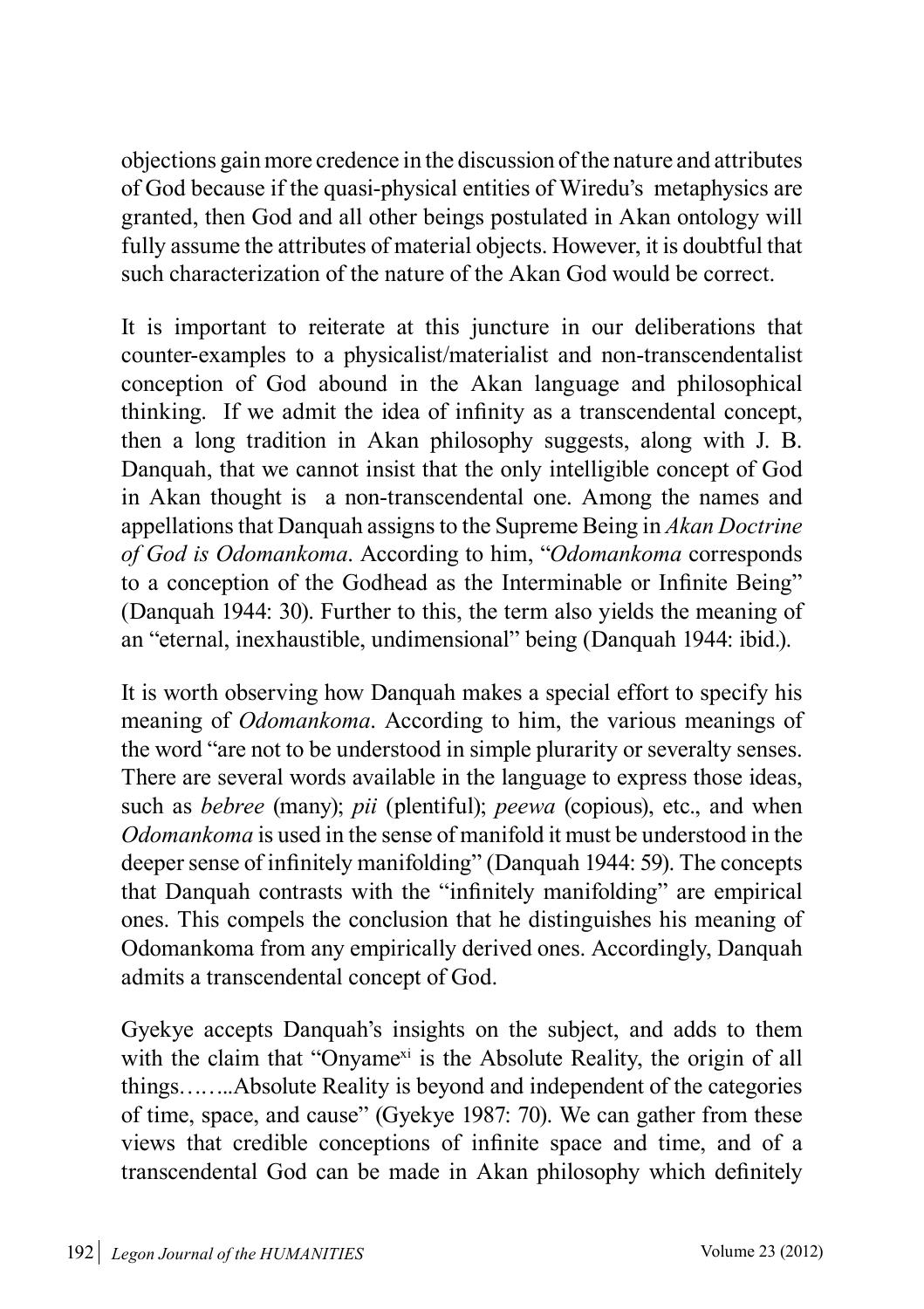admits the reality of a realm beyond experience. Hence Wiredu cannot claim that his empirical metaphysic represents, without qualification, Akan philosophical thinking.

## **5. A Nuanced Ontology**

An argument may be advanced in favour of the empirical concept of God in Wiredu's empirical metaphysics. The attributes of such a God will not merely be theoretic or nominally empirical, as belief in Him can be considered to imply and generate a causal effect on the behavior of the believer. And if one does x because one believes God wills one to do x, then since the behavioural manifestation of such belief is experiential, the source of the belief may arguably be considered to be involved in the empirical<sup>xii</sup>. Attractive as this argument is, it is doubtful whether it can be deployed in favour of Wiredu. At least three reasons will count against such support.

Firstly, it is not at all certain that empirical behavior should manifest a belief. Even if it does, it is not clear why the fact that it does means that the object of the belief is part-empirical. Secondly, it has been argued that Akans hold a transcendental concept of God. As seen in Section One, Wiredu defines transcendental concepts as referring to entities etc. that cannot be conceived, even in principle, through actual or possible experience. This is inconsistent with the hypothetical argument above. Thirdly, the conclusion of the said argument is severely undermined by Wiredu's assertion that "the belief in *Nyame* has no essential role in the conduct of Akan life" (Wiredu 1996: 57), in that if this belief were absent from Akan consciousness, absolutely nothing would be lost "in terms of sustenance of any institutions or procedures of practical life" (Wiredu 1996: ibid.). These claims vitiate the strength of any appeal to an empirical concept of God. Besides this, they are as mistaken as the idea of attributing an ontologically homogeneous materiality to Akan thought. Besides Danquah's philosophy of God and Gyekye's patent agreement with the idea of a transcendent God, numerous examples can be found to show that *Nyame* plays as essential role in the conduct of life in Akanland in the sustenance of institutional processes and thereby refute the two quotations above.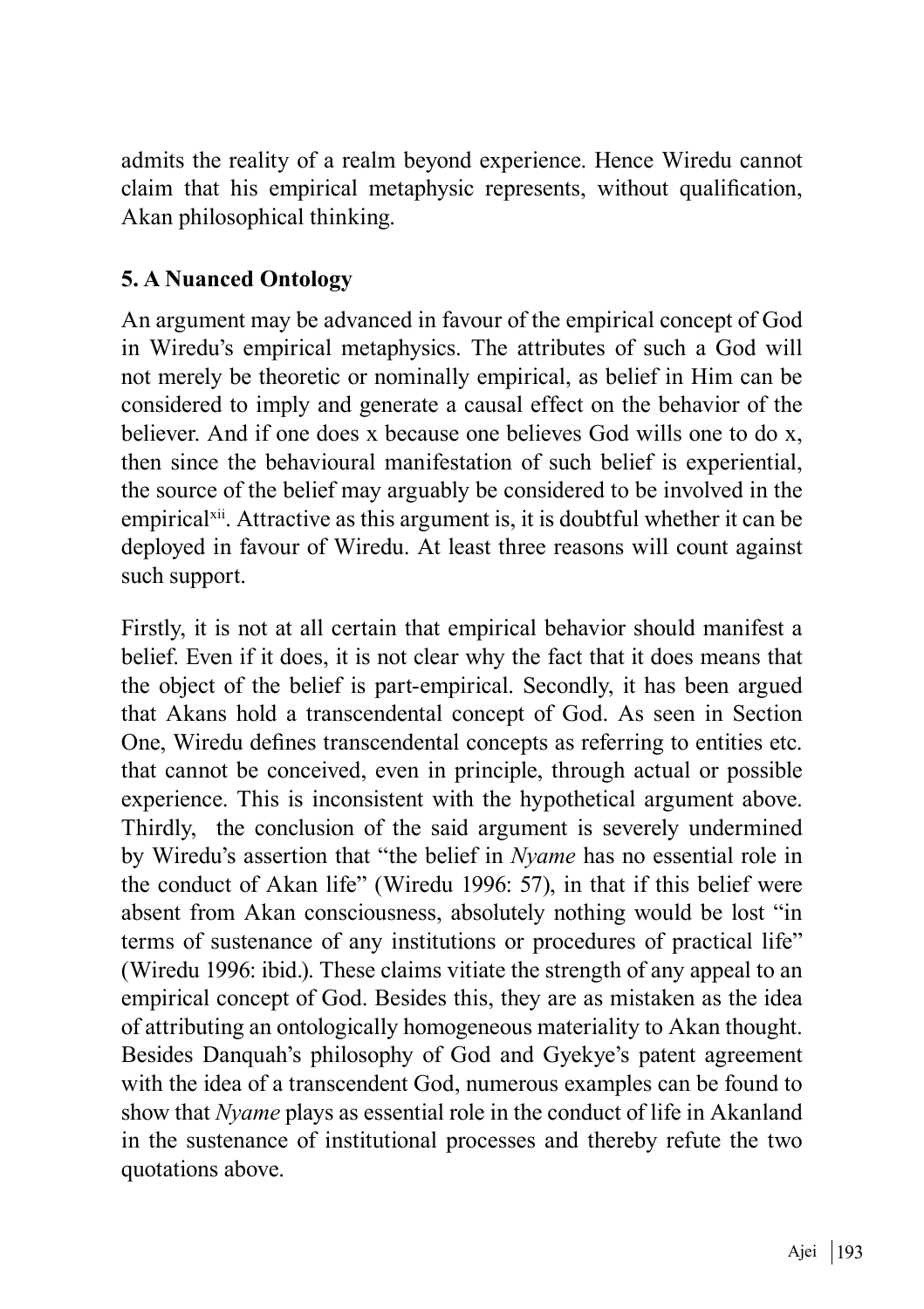In the first place, even though the source and justification of Akan morality is not divine (Wiredu 1992: 194; Gyekye 1987: 146; Asamoah 2000: 23), the Akan language and the attitudes of many Akans assign a significant role to God in moral deliberations. For instance, when a person (x) suffers an injury at the hands of another (y), and where x sees no practical resort to reparation for the injury suffered, and yet considers reparation as necessary or deserving, but does not consider retribution as an option, x would resort to the intervention of God for remedy by saying "*Nyame betua wo ka*!", meaning " God will pay you back". Similarly, when many Akans consider that they have avoided some calamity without any rational or empirical cause of that avoidance, they may say: "*anka nyame ampata a*………", which means, "had God not intervened………". What these statements show is that the belief in God by some Akans affects their conduct. Now, if God can also be conceived of as a transcendental being, as argued in Section 4.0, then these two examples have two implications for our discussion. They show, first of all, that the belief in *Nyame* has a role to play in Akan life because it affects the conduct of some Akan people, and secondly that there is obvious tension between Wiredu's statement of an empirical metaphysic which does not allow for a transcendental God, and these statements which allow for a transcendental God that influences the world empirically.

Why could Wiredu not reply that the makers of these statements that exemplify the ordinary usage of the Akan language are conceptually confused, and therefore misuse Akan concepts? This appeal to conceptual confusion will fail, and the reason becomes clear when we consider Wiredu's claim that God plays no role in sustaining Akan institutions. In response to this claim, I wish to point out that virtually every formal ceremony in both the public and private spheres of Akan life, regardless of its importance, begins with the pouring of libation, and every Akan libation begins by summoning *Nyame*. What this suggests is that the attributes of a transcendentally conceived God do not necessarily have to be exclusively theoretic and non-empirical either. Assigning some empirical attributes to God is quite compatible with the idea of Him as a being that transcends the empirical world.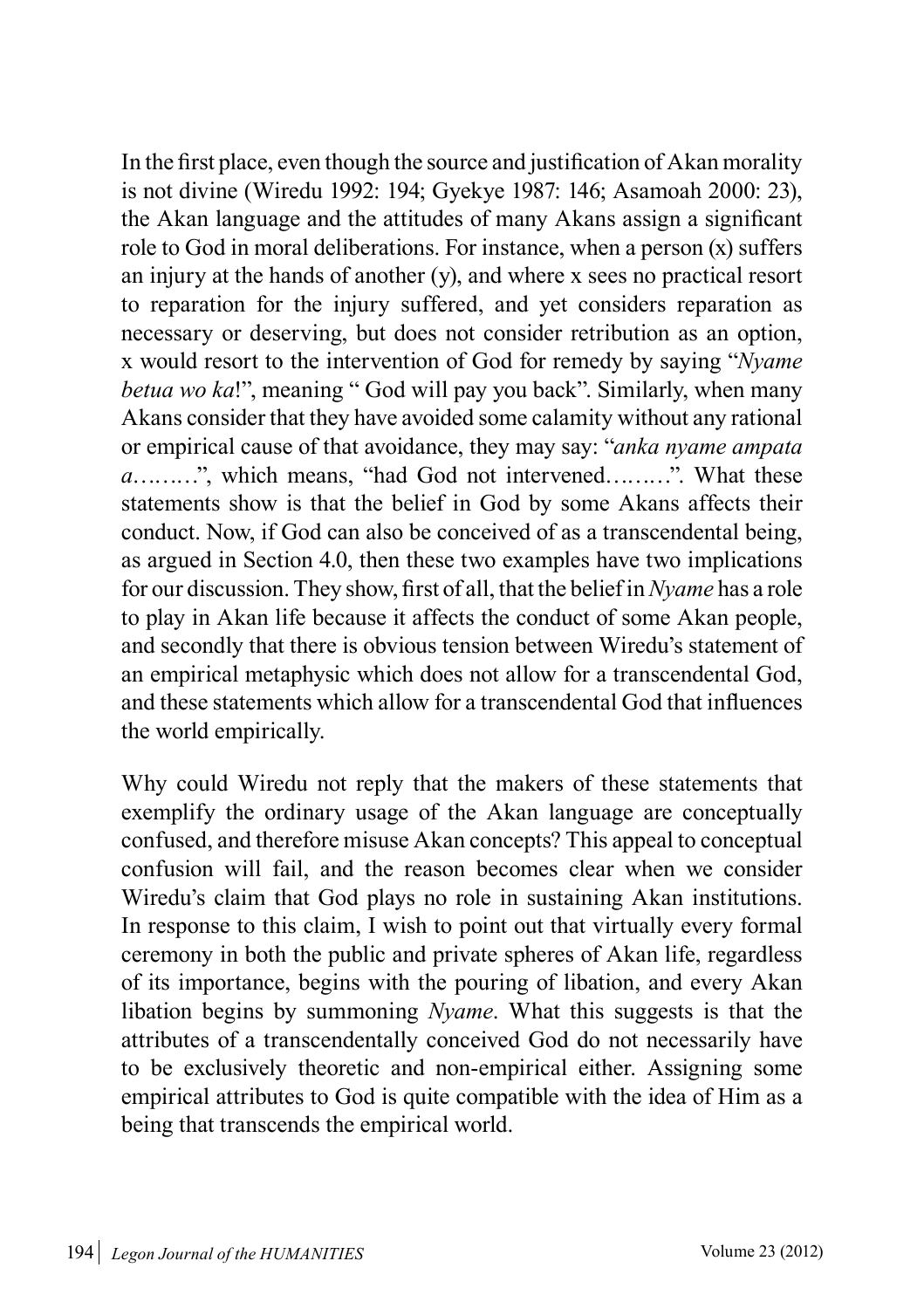We cannot escape the fact that the Akan doctrine of God, as well as its ontology of non-material existence, is very nuanced. As Wiredu himself admits, spatial imagery and symbolization are employed very often in talking about "extra-human beings and powers, even including God" (Wiredu 1996: 52) in Akan discourses. He confirms this while refuting the strict polarity of theoretical and practical modes of thought by stating that "frequently, a theoretical reflection would be couched in a practical phraseology…. Generally, the ascent from practical vocabulary to theoretical thought will be via metaphor" (Wiredu 2011: 19). In fact, the dexterous employment and interpretation of metaphors have resonance and are very revered in Akan discourse. For this reason, we can accept the soundness of representing attributes of God in physical imagery as metaphorical reflections of the ontological nuances that do not preclude his conception as a being that essentially transcends the space-time scheme. Thus the appeal to conceptual confusion fails.

## **6. God the Invisible and invincible Father**

These nuances are well captured in discussions on Akan thought regarding the relationship of God to the universe of being. Wiredu has distinguished the notion of 'the world' from 'the universe', and asserted that as creator of 'the world', God cannot be part of it. However, "we might then reserve the word "universe" for the totality of absolutely all existents. In this sense, God would be part of the universe" (Wiredu 1996: 50). He translates 'the world' in Akan as '*abodeε*', but provides no translation for 'the universe'. I disagree with his translation of *abodeε* as 'the world', as I do his claim that God must be part of the universe, if this implies his non-transcendence of it.

In my view, the concept "*abodeε*", which literally translates into English as "created thing(s)", is the widest of God's creations, and constitutes 'nature' at largexiii. As such, it includes the idea of "the universe" in English, which I understand as the totality of everything that exists in space-time, including all physical space, time, matter and energy, the planets, stars, galaxies, and the contents of intergalactic space" (Wikipedia.org). Then there is "*ewiase*", which is a narrower concept, and whose etymology provides a good guide to its understanding. It is a contraction of two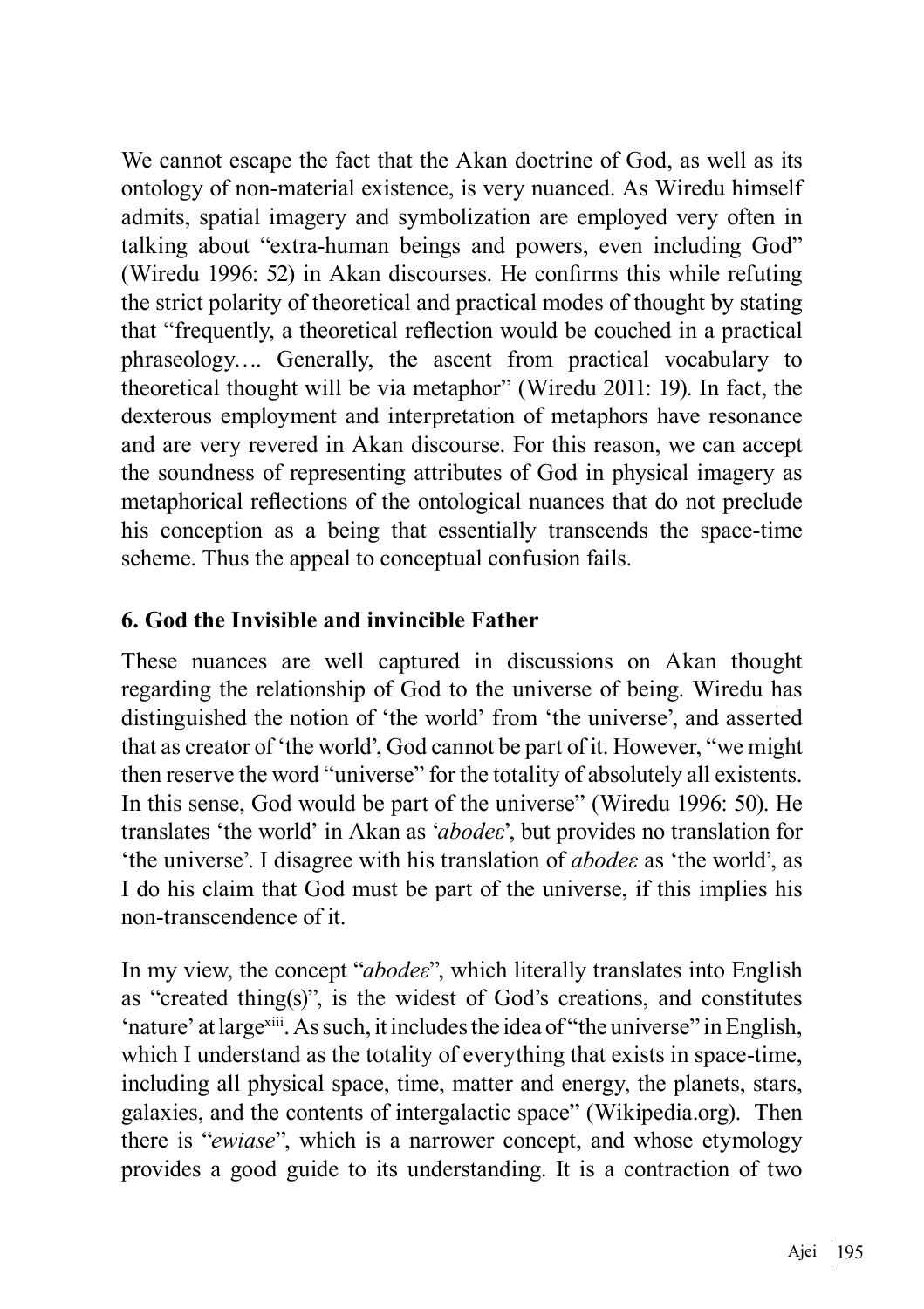words: "*ewi*" and "*ase*". "*Ewi*" connotes the English expressions "the skies above", "the heavens". It can therefore be understood to refer to everything that lies some distance above the surface of Earth, including the atmosphere and the rest of outer space. Thus interpreted, "*ewi*" would seem to refer to all celestial bodies and the void that exists between them. However, this would hardly be distinguishable from "*abodeε*". If we grant that such ambiguity would hardly be intended, then "*ewi"* is better interpreted to refer strictly to the sun together with its planetary system. One reason why this intepretation is plausible is that the Akan word for the "sun" is "*εwia*", which is clearly derived from the root "*wi*". This is given credence by the fact that the Akan expression "*ewi mu adjo*" means, "the sun has gone down".

The term "*ase*", on the other hand means "under" or below". Accordingly, "*ewiase*" can be held to refer to the atmosphere in the solar system. According to my interpretation, then, "*abode*" is a wider concept than "*ewiase*" in the sense that it alludes to the existence of other planetary systems and can include existing things of which we may have no knowledge. If my distinction between *ewiase* and *abodeε* is correct, then Wiredu's claim that *Onyame* is part of the universe ("abode") can hardly be sustained in Akan ontology, a basic postulate of which is that God exists, as do all other entities which He has created, on a continuum of existence. I subscribe to the view that this continuum of existence comprises visible and invisible, as well as immanent and transcendental realms which multiple categories of existents inhabit and conduct their being in accordance with the potency of the sunsum encoded in them (Gyekye 1987: 73; Minkus 1977: 114). All existents share in *sunsum*, a non-material power that links them and distinguishes their place on the continuum. In a nutshell, the level of the *sunsum* of a being determines its place on the hierarchy of existence, and place on the hierarchy differentiates different kinds of beings.

Therefore, the continuum does not have to be conceived as entirely susceptible to space-time coordinates. It does not have to represent an ontologically homogeneous materiality. There is thus no strict and diametrically opposed distinction between the two realms of existence, so the various categories in them can freely relate to, and influence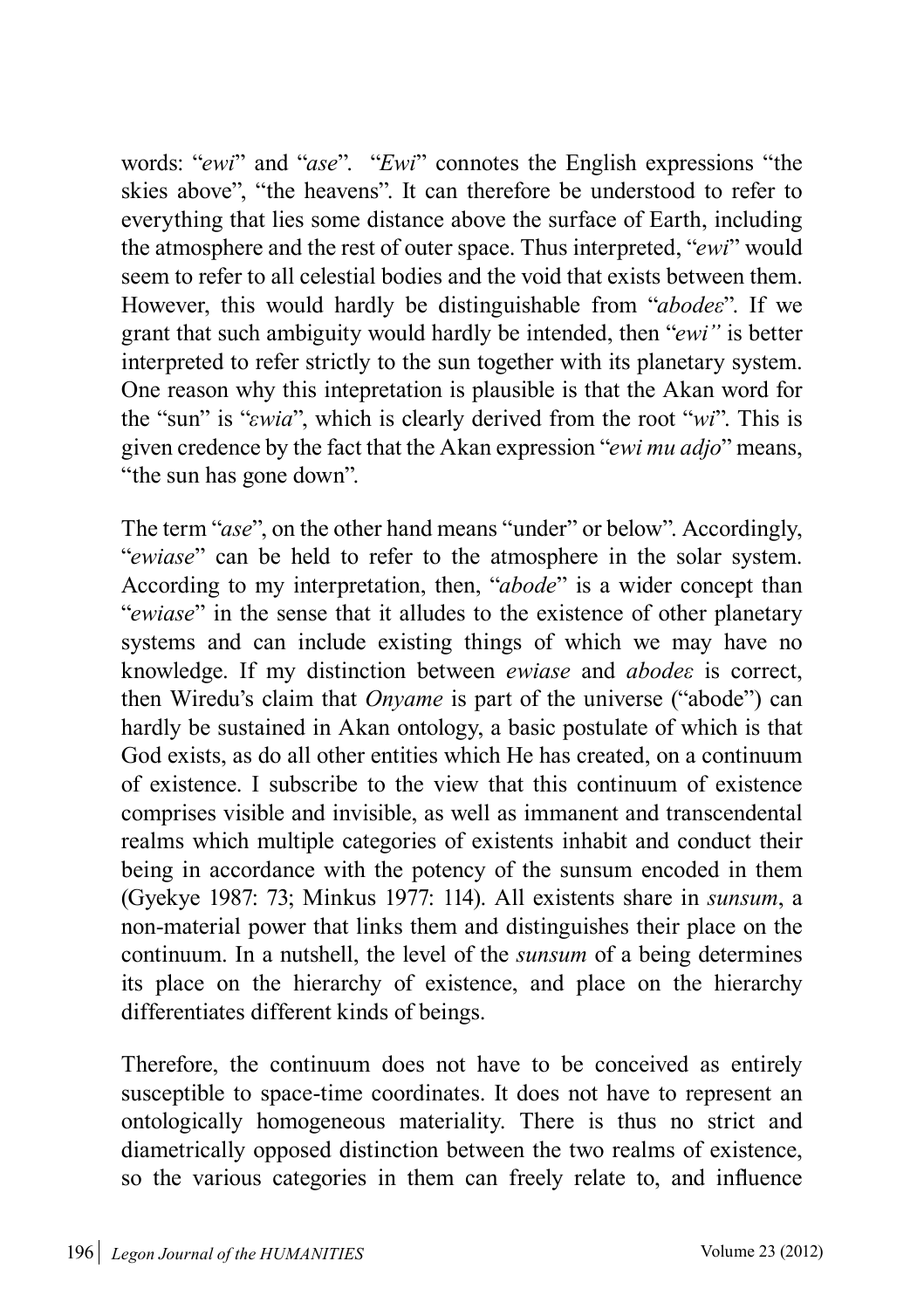each other. Thus Wiredu is right in insisting (Wiredu 1996: 55) that the Cartesian notion of 'spiritual' as 'fully immaterial' is not rightfully attributed to Akan philosophy as Gyekye does (Gyekye 1987: 87). But this rejection of Cartesian dualism should not imply an exclusive endorsement of full-blown material monism. In my view, Akan thought allows for freely asserting the reality of spirits and immaterial beings in the universe without insisting that these kinds of beings are fundamentally quasi-physical, a term which, as we have argued, reduces to "ultimately physical".

# **7. Logic is not a Gift from Heaven**

Regarding the metaphysics of the person Engmann observes, correctly, I think, that the differences between Gyekye and Wiredu reduce to one question, i.e, "What is the nature of that being which, when it is physically observed, is sunsum, and when it is not observed, is sunsum? Are we to say that it is physical or non-physical?" (Engmann 1992: 171). When applied to our discussion about God, this question can be reframed thus: "what is the nature of that being which, when empirically felt, is God, and when not empirically felt, is God?" Are we to say that it is spiritual/ immaterial or not spiritual/immaterial?

However, we must note that bifurcated as it is, Engmann's question is not well framed. What is indeed one question becomes two, with two distinct objectives. The first question interrogates the nature of God, and the second prescribes two possible answers to the first. But taking into consideration the context in which the question arises, I think the only legitimate question is the first one. It is the one with enough vigour and direction to challenge us toward a useful answer. The second question erodes the interrogative force of the first question by reducing the range of possible answers to it to only two. Consequently, this second question suggests that there are only two possible and opposite answers to the first question, and pretends that the solution to this problem lies necessarily in the laws of traditional logic, as if we have on our hands a riddle whose resolution must be "either/or".

Such a resolution may have sufficed had the reality of God or *sunsum*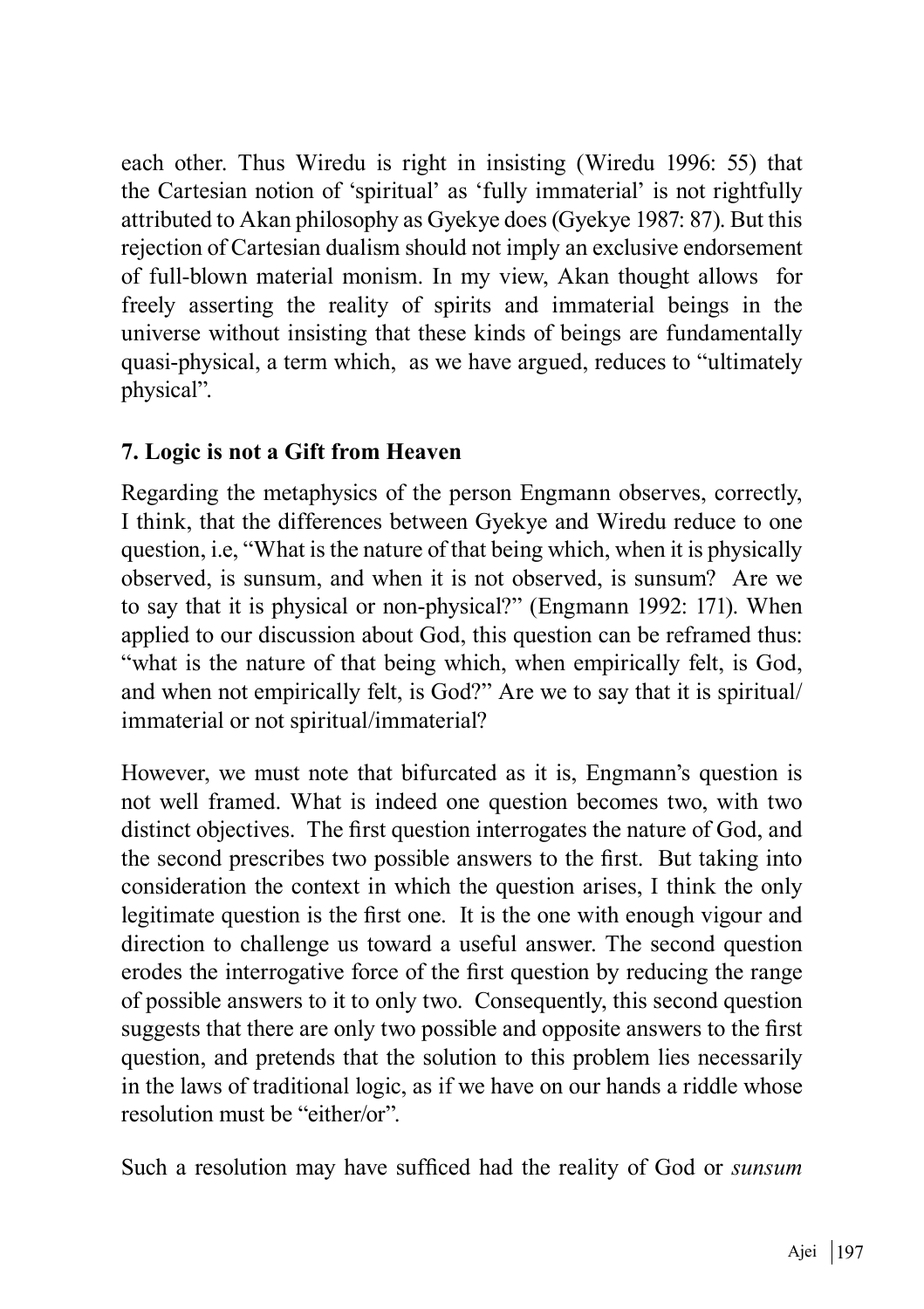been experienced by Akans as inextricably locked under the key of logical rules. But it cannot be decided beforehand that logic and its fundamental rules provide the best standard for resolving the question about the nature of being as such. In connection with this insight, it may be useful to ponder Heidegger's pronouncement on the role that logic has played in generating and sustaining a crisis of ontology in Western philosophy: "perhaps the whole body of logic as it is known to us, perhaps all the logic that we treat as a gift from heaven, is grounded in a very definite answer to the question about the essent; perhaps in consequence all thinking which solely follows the laws of thought prescribed by traditional logic is incapable from the very start of even understanding the question about the essent by its own resources; let alone actually unfolding the question and guiding it towards an answer" (Heidegger 1987: 25).

Let us note that the 'definite answer' that Heidegger alludes to in the passage is the essent's assumed definition and full absorption by the Law of Identity<sup>xiv</sup>, which predominates over the law of the excluded middlexv. In consonance with this definition, I believe that a metaphysical conception of a Supreme Being as a spirit that both transcends and influences events in the empirical world is both intelligible and well founded within philosophical framework that is not exclusively regulated by these laws. The Akan conceptual scheme may be one such idea. The rigorous distinctions between matter/spirit, transcendence/immanence, metaphysical/empirical would then be subject to nullification in some aspects of Akan philosophical thinking. That this may be the case is exemplified by the range of attributes some Akan philosophers, like Danquah, ascribe to God. This range of attributes suggests that one can reserve the right to preclude the law of excluded middle in determining the validity of the claim that God concurrently transcends and is the subject of experience in the physical world. And this position conforms fully to modern systems of logic which reject the Law of Identity and its cognates<sup>xvi</sup>.

The annulment of the laws of formal logic in thinking about the nature and attributes of God can be justified, among others means, by appealing to a mode of reasoning that conceives categories polarized by formal logical rules as mutually inclusive classes of entities that are capable of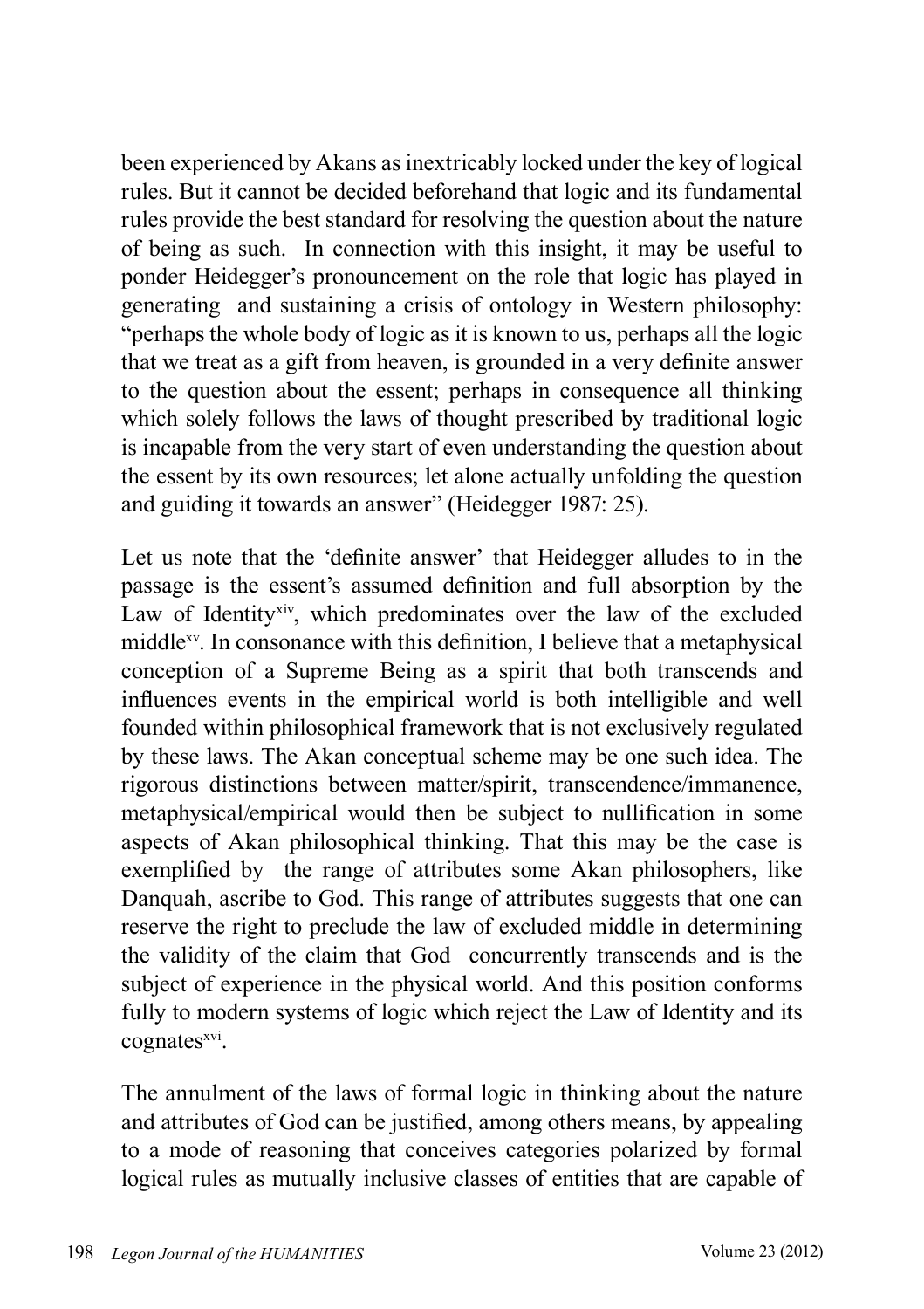fusing in a way that sustains their original features. By admitting a God that is inherently both transcendent and immanent, Danquah's philosophy of God seems to appeal to this kind of reasoning.

 Perhaps this interpretation I am giving to Danquah's concept of God and to Akan ontology in general can derive some support from Nkrumah's 'categorial conversion', which espouses a synthesis of the metaphysical concepts of 'mind' and 'matter' in a way that de-emphasizes the Law of Identity. The conversion is enabled by Nkrumah's materialist perspective which proceeds from the metaphysical assumption that matter is the primary but not the sole reality of the universe, and constitutes "a plenum of forces which are in antithesis with each other" (Nkrumah 1970: 79). These material forces are "perpetually active" (Nkrumah 1970: 20), and thus "endowed with powers of self-motion" (Nkrumah 1970: 79).

However, consciousness<sup>xvii</sup> is also part of the furniture of the universe of Nkrumah's materialism, as is energy and matter. To resolve the logical problem of the interaction of consciousness and matter without incurring the categorical absurdity inherent in the mind-body problem, Nkrumah proposes categorial conversion as the process that enables "the emergence of self-consciousness from that which is not self-conscious; such a thing as the emergence of mind from matter, of quality from quantity" (Nkrumah 1970: 20). In Nkrumah's system, the independence of mind and matter is axiomatic (Nkrumah 1970: 19). Yet, in his view, "both in metaphysics and in theory of knowledge, [the difference] does not become fundamental and irreducible" (Nkrumah 1970: 23). As suggested earlier, Akan ontology proscribes such a reduction by insisting that the categories can interact without annexing the other. It does so by positing two distinct but mutually inclusive and dependent categories. Likewise, Nkrumah resolves the problem by positing matter as a fundamental principle with a permanent potential and capability to transform itself into mind and consciousness.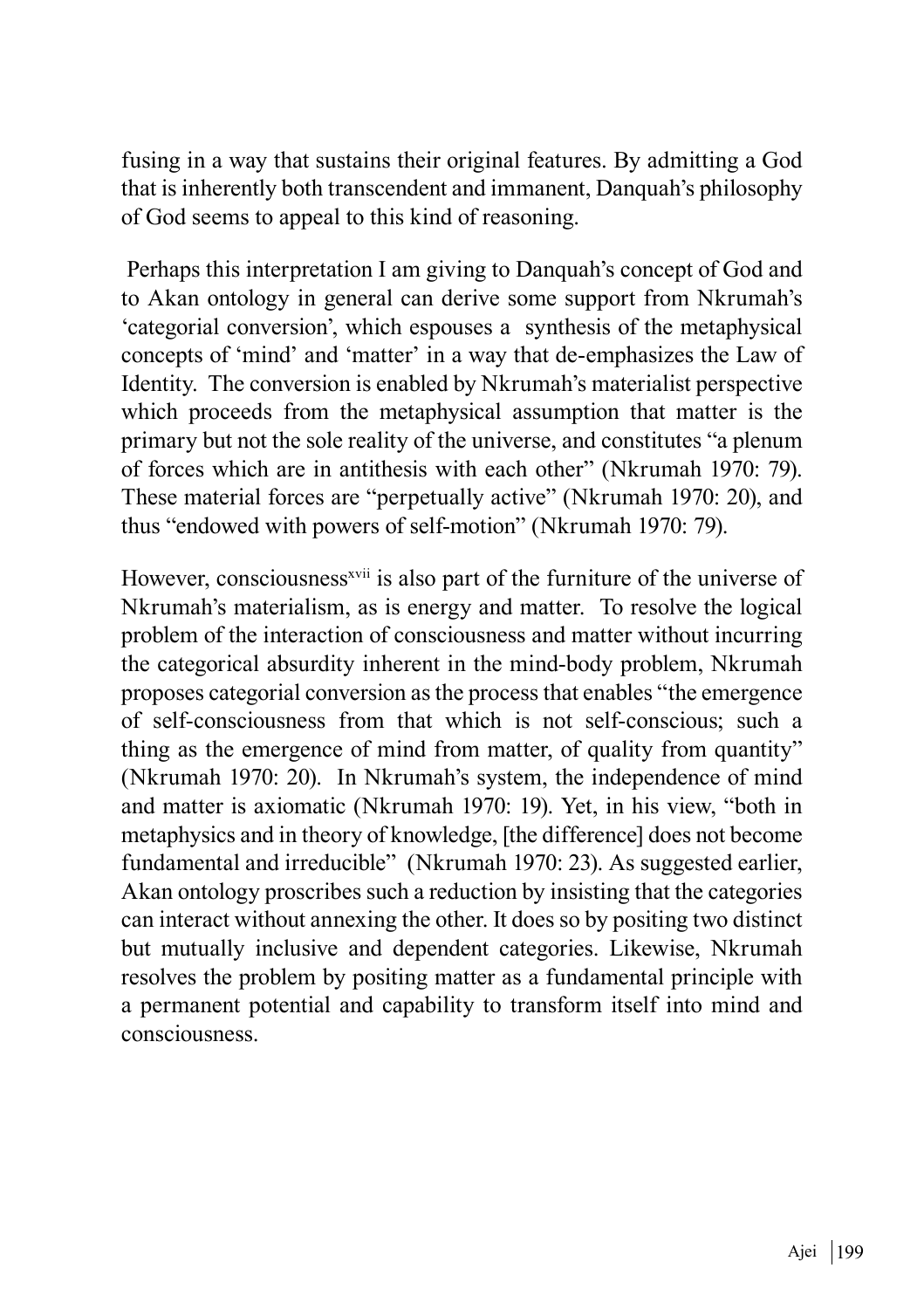## **8. Conclusions**

According to Wiredu, an empirical metaphysics, which rejects transcendental realities, characterizes Akan metaphysics and sustains empiricalism. I have tried to argue that the plausibility of such a metaphysical system characterizing the Akan conceptual scheme is vitiated by the views of other philosophers and other Akans of conceptual facility. Therefore the weak foundation upon which empiricalism rests in Akan thought cannot suffice to justify the denial of the rationality and coherence of transcendental concepts in Akan philosophy. I have suggested that Wiredu's definition of such metaphysical concepts as space, time and God must be broadened to include the viability of their non-empirical ascriptions if he wishes to identify his definitions with Akan philosophical thinking. Without such inclusion, the admissibility of those definitions will remain in doubt from the point of view of Akan philosophy and many African indigenous knowledge systems.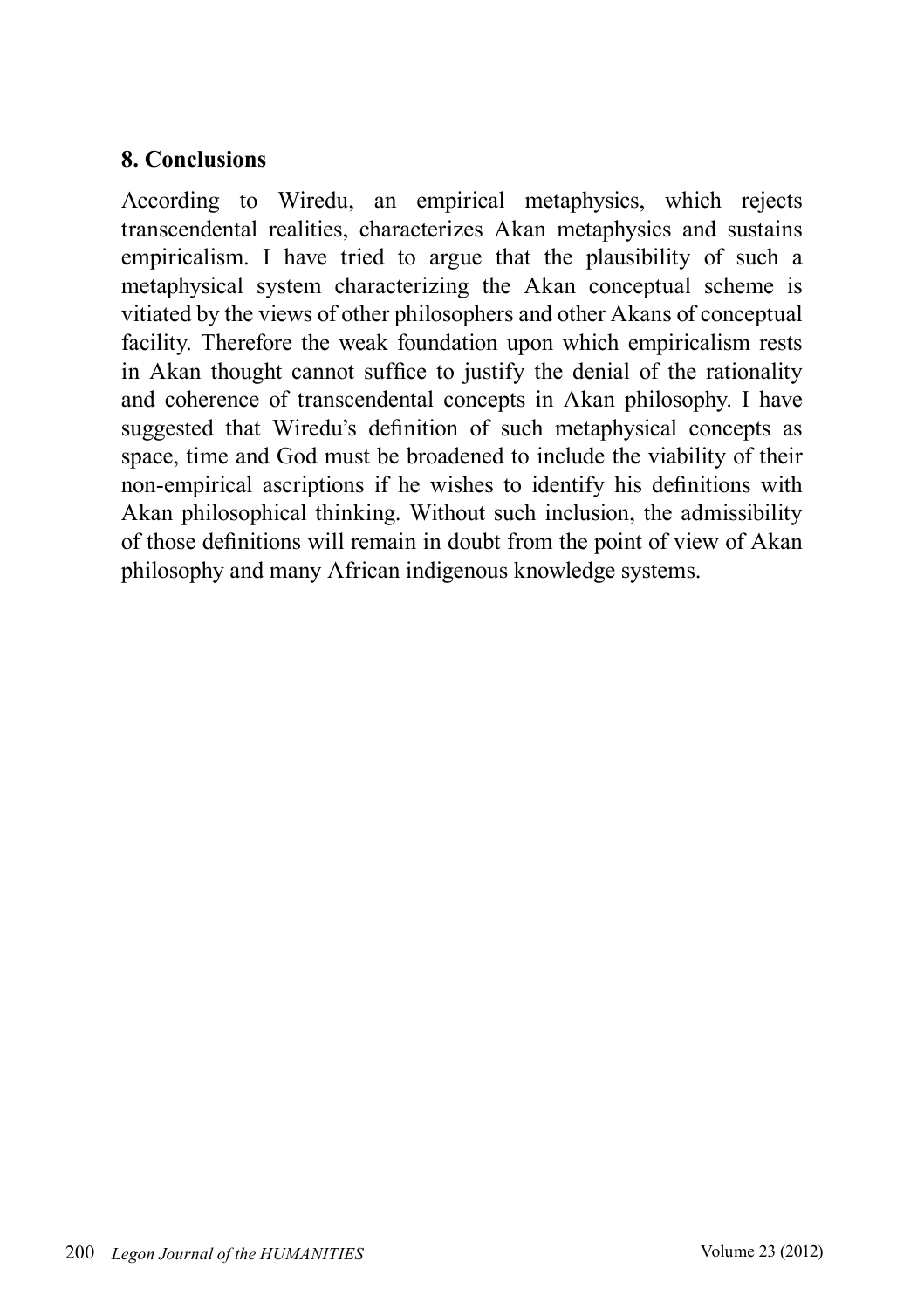#### **Notes**

- i In Lauer, H., et al (eds.), 2011, *Identity Meets Nationality*: *Voices from the Humanities*, Accra: Sub-Saharan Publishers, pp. 18 – 34
- ii An empirical proposition is given its usual meaning as one whose truth or falsity can be known only through experience, by Wiredu.
- iii I am indebted to Dr. Carlton Simpson of the Department of Philosophy, University of Ghana, for his role in clarifying some of these ideas during my presentation of a version of this paper at a seminar in the Department in May 2011.
- iv Wiredu, K., 1996, *Cultural Universals and Particulars: An African Perspective*, Bloomington: Indiana University Press, p. 46
- v On Wiredu's terms, this means a God that is in fact and in principle not subject to experience.
- vi Defined as the thesis that only physical objects exist, or that if anything exists then that thing can be accounted for by the language and laws of physics.
- vii The thesis that if mental states and events exist apart from brain states, then they can be described in solely physical terms.
- viii This prediction about the future of science, which projects a reduction of all the sciences to physics, represents what is usually called "the thesis of the unity of science". The thesis is precisely as Safro Kwame states it: that with sufficient knowledge about the nature of the human psyche, it will be evident that the human psychological system can be fully described and explained with the theoretical tools of physics. For a fuller discussion of this "thesis", see Rosenthal, D. M., 2000, "Introduction", in (ed), Rosenthat, D. M, *Materialism and the Mind-Body Problem*, Cambridge, Massachusetts: Hackett Publishing, pp. 5-6
- ix And by implication the agency of any such entity
- x Here, Gyekye specifies that the okra is devoid of any physical attributes. It is a speck of the nature of the Supreme Being, and functions as the principle of life and the bearer of a human being's destiny. Because it partakes of the nature of the Supreme Being, therefore it cannot have physical attributes.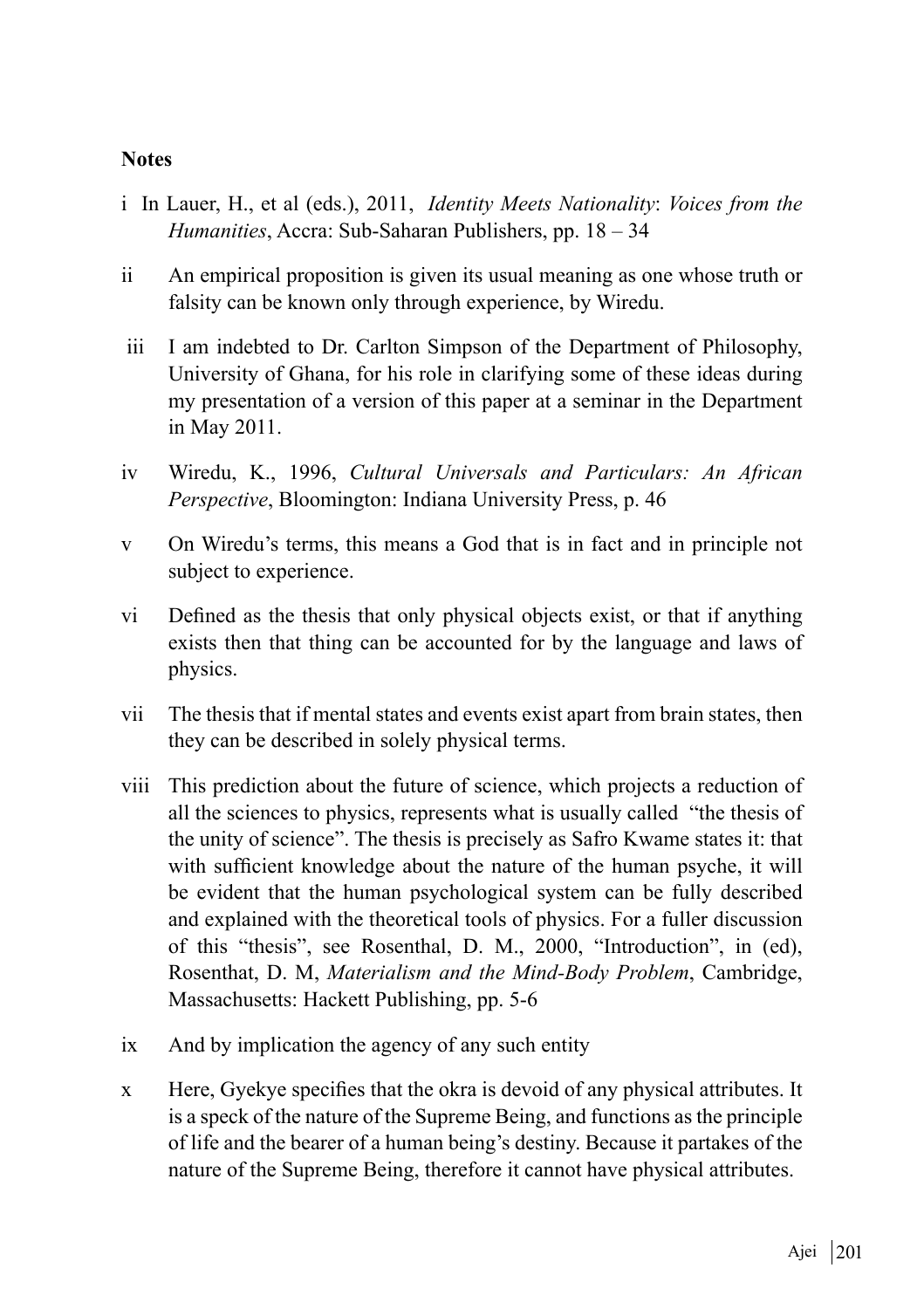- xi Another of the epitaphs assigned to God
- xii I am indebted to Professor Kofi Ackah for his criticisms during the presentation of this paper at a seminar in the Department of Philosophy and Classics, University of Ghana, which illuminated some of my misperceptions regarding this point and helped me to construct this argument in its present state.
- xiii The qualification 'at large' is meant to indicate that this is not the postenlightenment and scientific understanding of nature as the physical or material world.
- xiv This law states that an object is equal to itself:  $X = X$ .
- xv The principle that for any given P, either P is true, or its negation is true.
- xvi One such system is autoepistemic logic, which replaces the law of excluded middle with the concept of negation as failure which proposes a third possibility: the truth of a proposition is unknown. Other systems allow for the assertion of the law of the excluded middle as a true fact but not as an a *priori* condition for truth.
- xvii Conceived as a feature of the metaphysical notion of Mind or Spirit.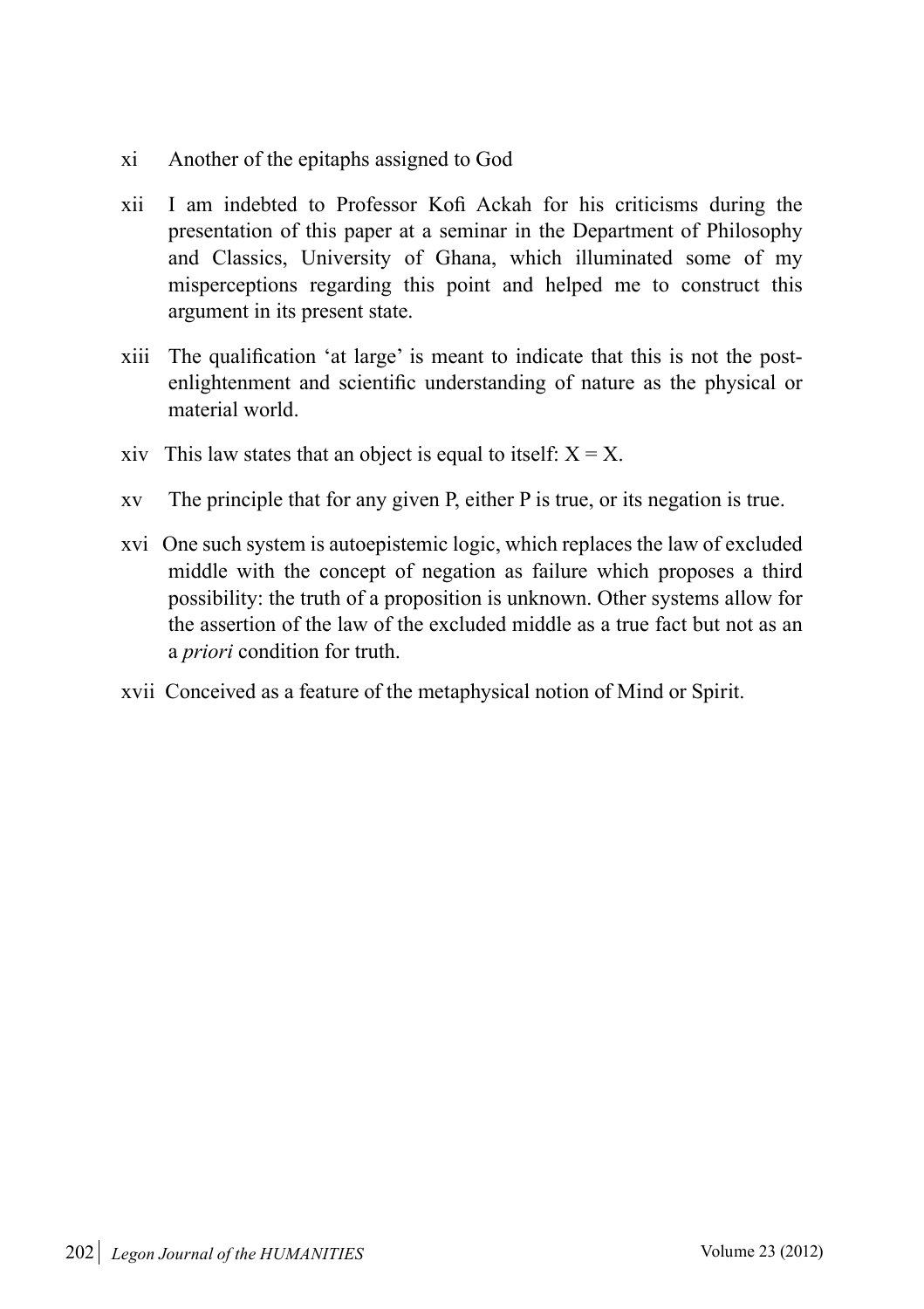#### **References**

- Asamoah, J. A. 2000. Person, Character and Morality: Some central Issues in African Ethics. Thesis submitted to the Department of Philosophy, University of Ghana, in partial fulfillment for the award of the Ph. Phil degree.
- Danquah, J. B. 1944. *The Akan Doctrine of God*. London: Lutterworth Press.
- Engmann, J.. 1992. "Immortality and the Nature of Man in GA Thought". In *Person and Community – Ghanaian Philosophical Studies*, I, (eds) Gyekye, K., and Wiredu, K., Washington DC: Council for Research in Values and Philosophy.
- Gyekye, K. 1987. *An Essay on African Philosophical Thought:* The Akan Conceptual Scheme. Philadelphia: Temple University Press.
- Heidegger, M. 1987. *An Introduction to Metaphysics*. Trans. Manheim, R. New Haven: Yale University Press.
- Lauer, H. et al (eds.). 2011. *Identity Meets Nationality: Voices from the Humanities. Accra: Sub-Saharan Publishers.*
- Minkus, H. 1977. "Causal Theory in Akwapim Akan Philosophy". In Wright, R (ed). *African Philosophy: An Introduction.* Washington DC: University Press of America.
- Nkrumah, K. 1970. *Consciencism: Philosophy and Ideology for Decolonization.* London: Panaf Books.
- Rosenthal, D. M. 2000. "Introduction". In Rosenthat, D. M. (ed). *Materialism and the Mind-Body Problem*. Cambridge, Massachusetts: Hackett Publishing.
- Safro Kwame. 2004. "Quasi-Materialism: A Contemporary African Philosophy of Mind". In Wiredu, K. (ed). *A Companion to African Philosophy*. Malden, MA: Blackwell.